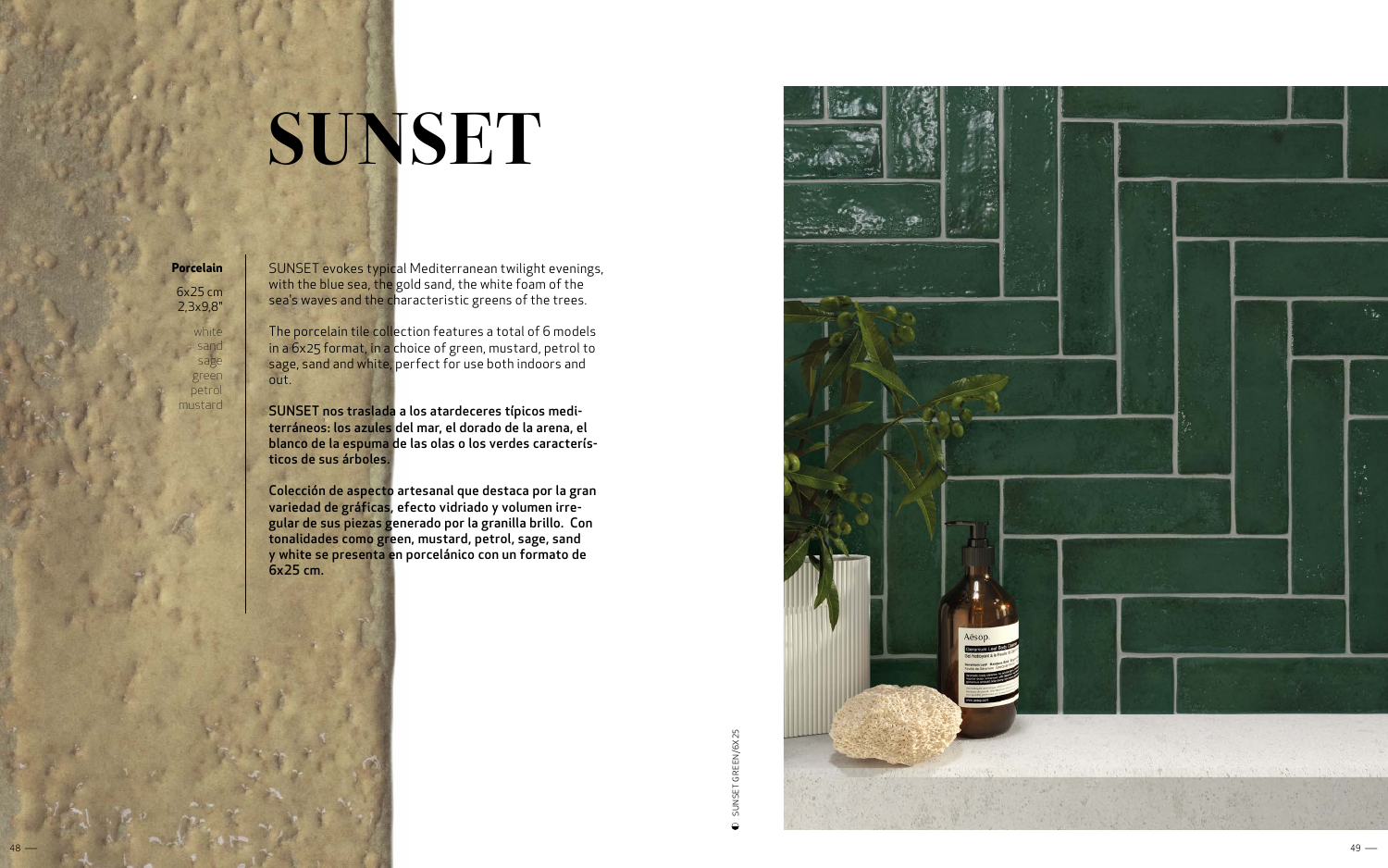SUNSET MUSTARD/6X 25

● SUNSET MUSTARD/6X25<br>○ SUNSET SAND/6X25 · SUNSET WHITE/6X25 · SUNSET MUSTARD/6X25<br>● SENSA SAND SP/90X90/R SUNSET SAND/6X 25 · SUNSET WHITE/6X 25 · SUNSET MUSTARD/6X 25



SENSA SAND SP/90X90/R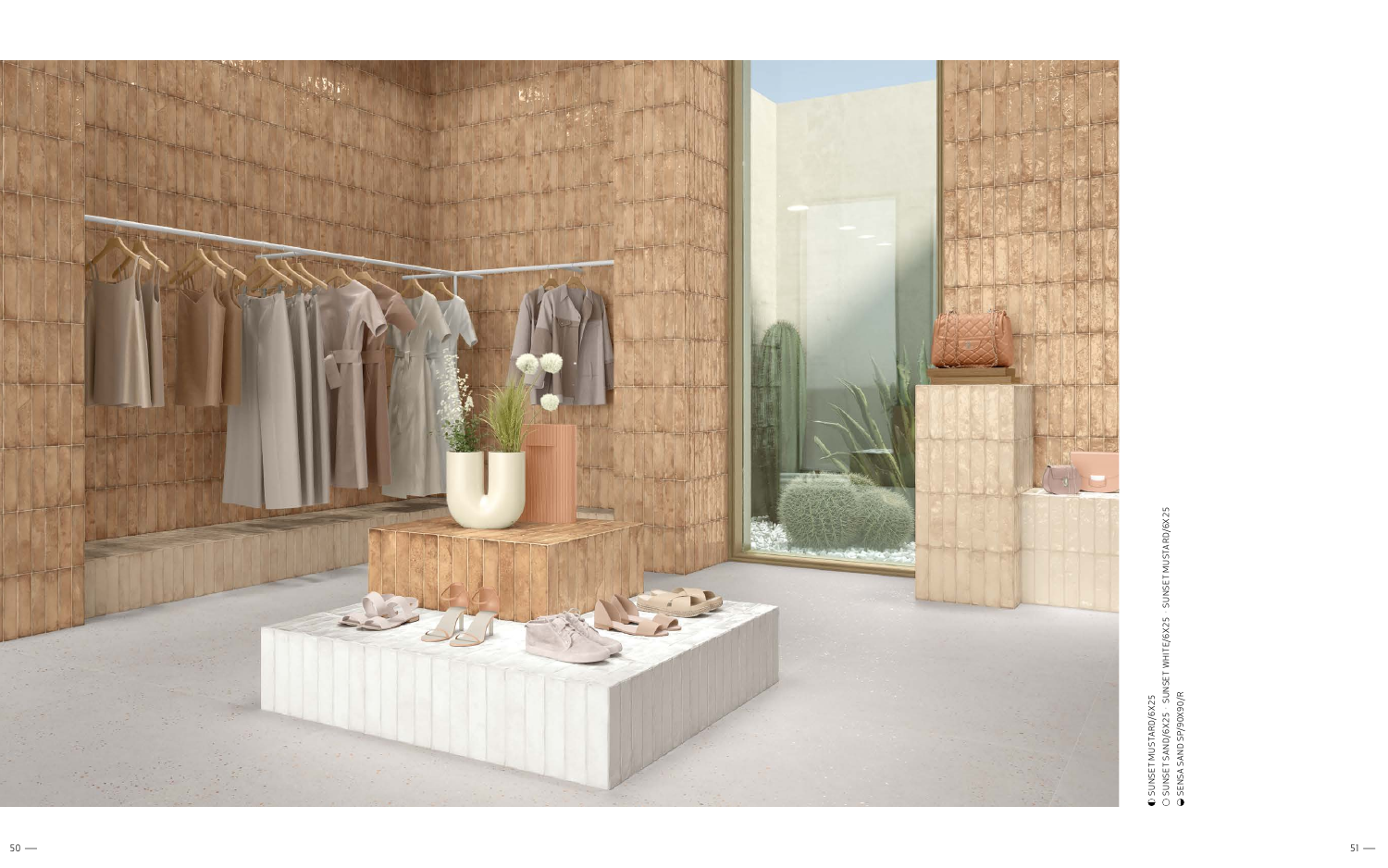

SUNSET SAGE/6X25 SUNSET SAGE/6X25  $\hbox{\large \ensuremath{\bullet}}$